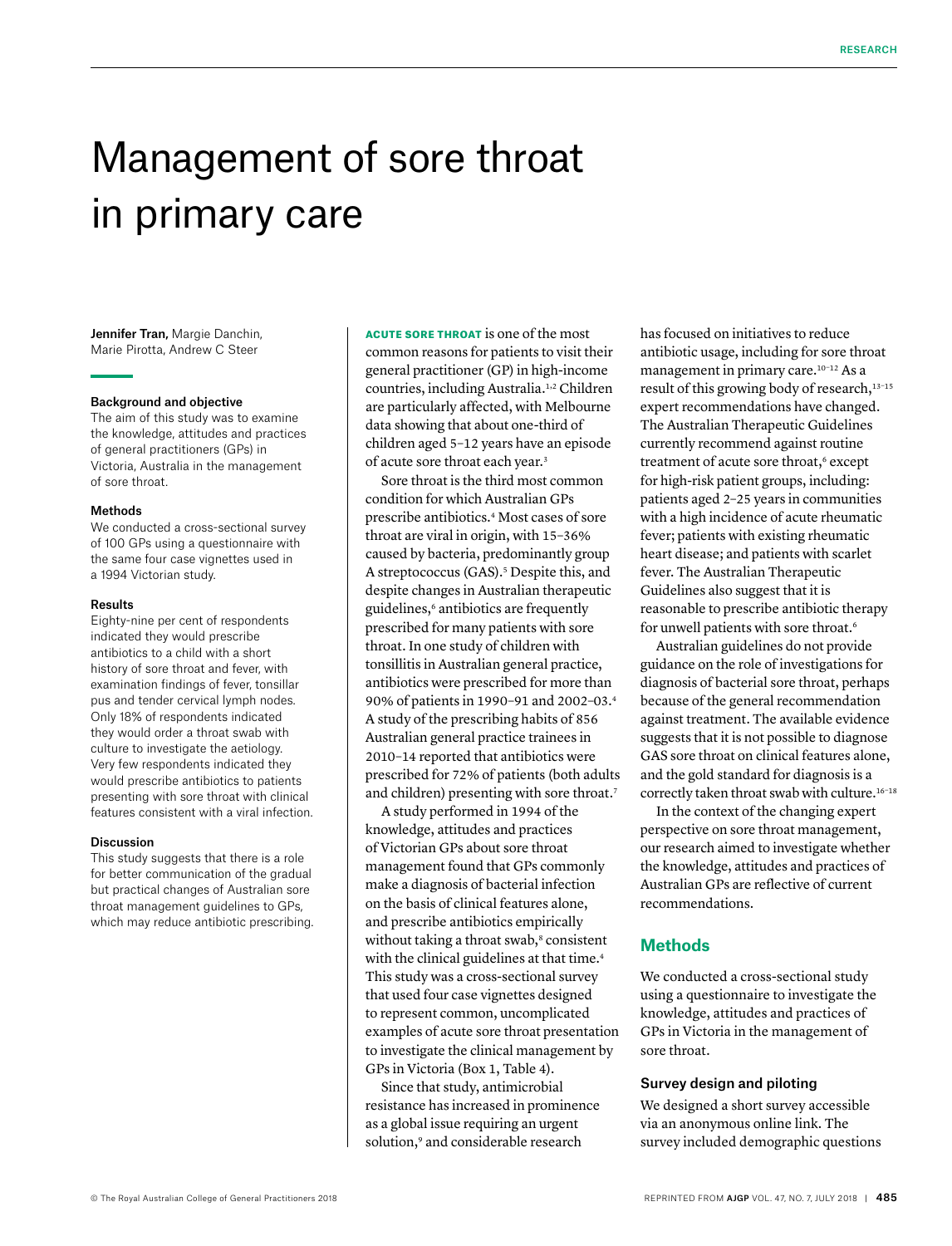about the GP's work status, and general questions regarding knowledge and approach to sore throat management. The survey replicated, with permission, the four clinical scenarios in the 1994 study (Box 1). In response to each scenario, GPs were asked for their clinical impression, whether they would order investigations (and if so, what investigations), and their recommendations for antibiotic treatment.

The survey was piloted with academic GPs within the Department of General Practice at the University of Melbourne and colleagues within the Department of Paediatrics at the Royal Children's Hospital. Participants of a pilot study completed the survey and provided feedback that was incorporated into the final survey design to improve clarity.

## Population and sample

We recruited GPs using email contacts provided from the Department of General Practice at the University of Melbourne. An introduction to the study and electronic link to the survey was emailed to 457 practising GPs in total: 119 GPs within the Victorian Primary Care Based Research Network (VicReN) and 338 GPs affiliated with the University of Melbourne. Any GP who was part of the University of Melbourne, Department of General Practice research and teaching database was eligible to participate in this survey. To increase response rates, VicReN committee members were also approached by researchers to complete paper surveys.

## Data analysis

Data were captured or entered in REDCap, and Stata 14.1 (StataCorp) was used for descriptive summary statistics.

#### Ethics approval

The study was approved by the Department of General Practice Human Ethics Advisory Group at the University of Melbourne (approval number: 1545923).

## **Results**

## Characteristics of responding GPs

A total of 103 (22%) eligible GPs participated, with 67 and 36 completing the electronic and paper surveys respectively. The majority of the respondents were based in metropolitan Melbourne and worked in group practices with a similar proportion of younger and older GPs (Table 1).

## Approach to clinical scenarios

For the first vignette (Case 1), 88% of GPs indicated that the case scenario was suggestive of sore throat caused by GAS, and 89.3% recommended antibiotic treatment (Table 2). However, only 18% indicated they would take a throat swab.

In the two case vignettes that presented an adult and a child with symptoms and signs suggestive of a viral upper respiratory tract infection (Cases 2 and 4 respectively), nearly all respondents indicated they would not perform any investigations and would not prescribe antibiotics.

There were divided responses to the third clinical scenario (Case 3). Fifty-five

## Box 1. The four case vignettes included in the survey administered to general practitioners in the study

Case 1: An eight-year-old girl presents with a 24-hour history of sore throat and fever. On examination, she has a temperature of 38.5°C, pus on both tonsils and tender cervical lymph nodes.

**Case 2:** A 28-year-old man presents with a history of sore throat for two days and nonproductive cough. On examination, he is afebrile, has a red pharynx and his chest is clear.

Case 3: A 22-year-old woman presents with sore throat for two days and malaise. On examination, she has a temperature of 38°C, has pus on both tonsils with palatal petechiae and has tender cervical lymph nodes.

Case 4: A seven-year-old boy presents with sore throat for two days and fever. However, on examination, he is afebrile. He has large pink tonsils with no exudate and no other abnormality is detected.

per cent of respondents indicated that their clinical impression was sore throat caused by Epstein–Barr virus and 27% by GAS. More GPs indicated they would take a throat swab in this scenario (37%) than in the first clinical vignette. Overall, 49% of respondents indicated they would prescribe antibiotics. Where respondents indicated they would prescribe an antibiotic, most chose penicillin (95.2%).

Across all four case scenarios, 94% of GPs recommended symptomatic treatment to patients with sore throat, either in isolation or in conjunction with antibiotics. Paracetamol was the most frequently recommended symptomatic treatment (88%) followed by non-steroidal anti-inflammatory drugs (43%).

## Knowledge of sore throat management

Fifty-two of 100 respondents indicated that they follow guidance on sore throat management provided by the Australian *Therapeutic Guidelines* or the Royal Children's Hospital Melbourne clinical practice guidelines. The most commonly identified source of knowledge was learning acquired from medical school (63%). The main reasons for prescribing antibiotics are outlined in Table 3.

# **Discussion**

Nearly all the GPs in our study chose not to prescribe antibiotics for the two case vignettes with clinical features consistent with a viral infection (cough, absence of fever). The majority of GPs in our study (89.3%) chose to prescribe antibiotics for Case 1 – the vignette of a child with a short history of sore throat and fever with clinical examination findings of fever, pus on the tonsils and tender cervical nodes.

Most GPs (81.6%) chose not to take a throat swab in Case 1. We found strong consistency between GPs in assigning a clinical diagnosis for cases 1, 2 and 4, with 88–98% of respondents forming the same impression for these vignettes and with low use of diagnostic tests. However, there was apparent diagnostic uncertainty between Epstein–Barr virus and GAS infection in Case 3, where 37% of respondents indicated they would order a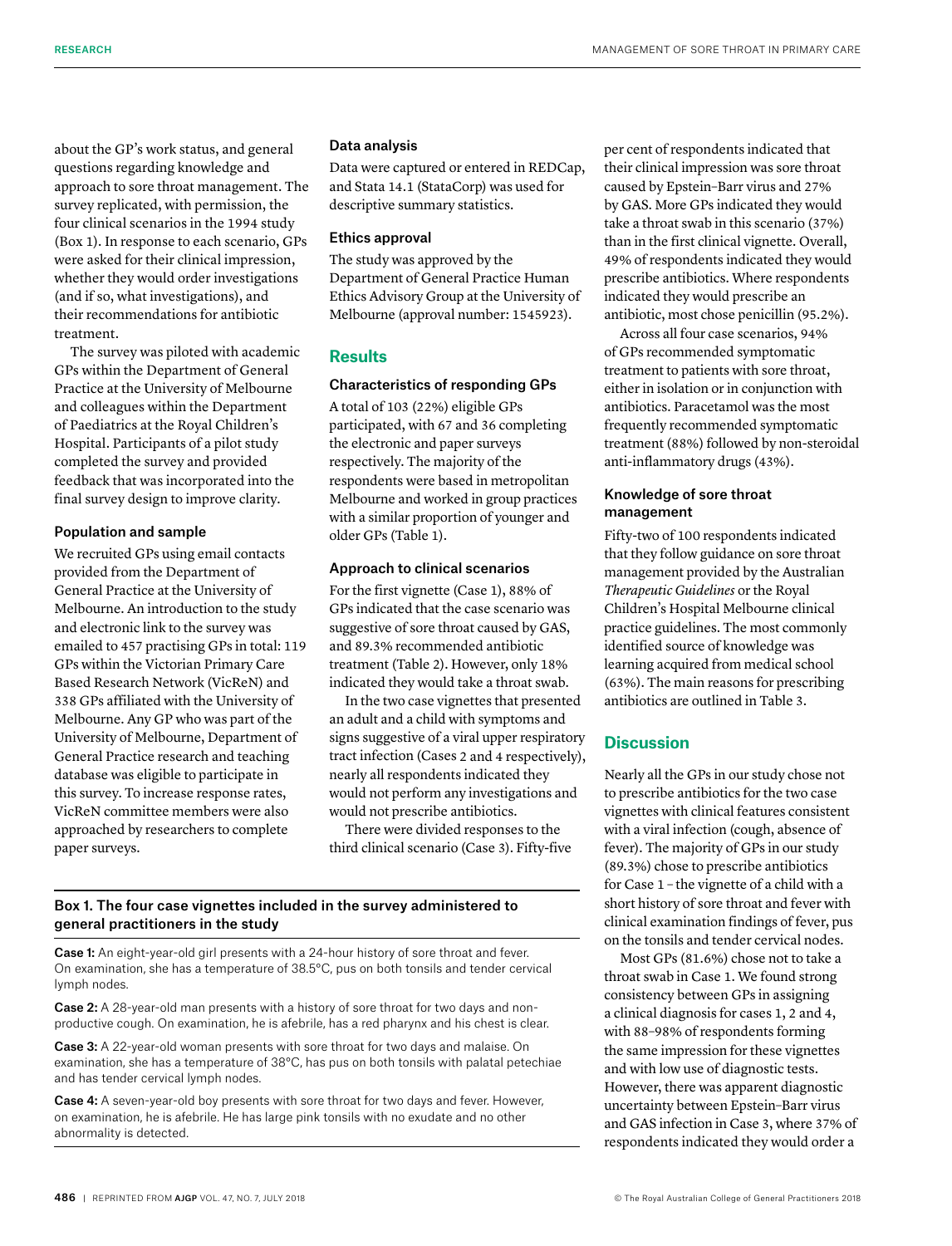# Table 1. Characteristics of participating general practitioners

| <b>Characteristic</b>    | n  | $(\%)$ |
|--------------------------|----|--------|
| Age (years)              |    |        |
| $29 - 45$                | 27 | 28.7   |
| >46                      | 67 | 71.3   |
| Sex                      |    |        |
| Female                   | 52 | 54.7   |
| Male                     | 43 | 45.3   |
| Year of graduation       |    |        |
| ≥1990                    | 46 | 48.4   |
| $1990$                   | 49 | 51.6   |
| Qualifications           |    |        |
| FRACGP or<br>equivalent  | 82 | 85.4   |
| Practice type            |    |        |
| Group                    | 95 | 98.9   |
| Solo                     | 1  | 1.1    |
| <b>Practice location</b> |    |        |
| Metropolitan             | 81 | 89.0   |
| Rural                    | 10 | 11.0   |
|                          |    |        |

throat swab and 52% indicated they would order a monospot test, suggesting that throat swabs are more likely to be ordered when clinical uncertainty exists rather than to confirm the presence of GAS.

The responses to the four case vignettes suggest that while GPs chose not to investigate or prescribe antibiotics to patients with clinical features suggestive of a viral upper respiratory tract infection, there has not been a change in practice in how GPs diagnose and treat patients with clinical features classically suggestive of GAS sore throat (fever, tonsillar pus, tender cervical nodes) when compared with a similar Victorian study conducted in 1994. 7 In this previous study, 97% of GPs faced with Case 1 indicated they would prescribe antibiotics and 13% would carry out a throat swab, compared with 89% and 18% in our current study. Almost all GPs (95%) in the current study chose to recommend penicillin, compared with 75% in the 1994 study.

Subtle and gradual changes to the management of a common presentation, such as sore throat, in the Australian *Therapeutic Guidelines* may not be noticed by busy GPs. The 1984 edition of the Australian *Therapeutic Guidelines* stated that: 'less than 50% of sore throats are of

Case 1 Case 2 Case 3 Case 4 Total n (%) 103 (100%) 103 (100%) 102 (100%) 101 (100%) Clinical impression: Clinical impression of general practitioners to sore throat in different case scenarios GAS 91 (88.3%) 0 (0%) 27 (26.5%) 0 (0%) Viral 4 (3.9%) 101 (98.1%) 5 (4.9%) 91 (90.1%) Epstein–Barr virus 2 (1.9%) 0 (0%) 56 (54.9%) 1 (0.1%) Uncertain 6 (5.8%) 2 (1.9%) 14 (13.7%) 9 (8.9%) Investigations: How many GPs ordered investigations? Throat swab 19 (18.4%) 0 (0%) 38 (37.3%) 6 (5.9%) Monospot 4 (3.9%) 0 (0%) 54 (52.9%) 1 (0.1%) Management: How many GPs prescribed antibiotics or recommended symptomatic treatment? Antibiotic 3 (2.9%) 92 (89.3%) 1 (0.9%) 50 (49.0%) 3 (2.9%) Symptomatic 101 (98.1%) 99 (32.0%) 95 (93.1%) 95 (94.1%) *GAS, group A Streptococcus*

Table 2. The approach of general practitioners to investigation and management

bacterial origin and many will not need treatment with antibiotics at all'.19 The 1990–91 edition stated that sore throat is mainly of viral origin and antibiotics were not recommended for their management.<sup>4</sup> The current online version of the Australian guidelines, in relation to sore throat, begins with the statement: 'Avoid the routine use of antibiotic therapy for acute pharyngitis and/or tonsillitis'.6 The second-ranked and third-ranked reasons for antibiotic use in our study were the prevention of suppurative complications and prevention of non-suppurative complications respectively, despite Australian guidelines highlighting that non-suppurative complications are rare, and routine antibiotic use for this reason is not indicated in low-risk groups.6 The Australian guidelines provide guidance for the management of many different conditions, and details on sore throat management are brief. By contrast, dedicated stand-alone and extensive sore throat guidelines exist in the US<sup>10</sup> and Europe.<sup>11</sup>

A recent study of the prescribing habits of Australian general practice trainees highlighted that in 'real life' there is a high rate of antibiotic prescribing for sore throat.7 A qualitative follow-up study highlighted that trainees are taught the importance of evidence-based antibiotic prescribing, particularly in relation to antimicrobial resistance.<sup>20</sup> The study observed that general practice trainees hold generally positive attitudes to guidelines, but noted other factors influenced their prescribing decisions, including patient and system factors, diagnostic uncertainty, transitioning from hospital medicine to primary care, and the habits of, and relationship with, their supervisor. In our study, patient factors including clinical severity (68%) and patient expectations (20%), as well as diagnostic uncertainty (27%), were indicated by GPs as influences on their prescribing practice.

The apparent low use of throat swabs and tendency to diagnose bacterial sore throat on clinical grounds observed in our study is not unique to Australia.<sup>21</sup> A study of Canadian GPs observed that many clinicians based decisions about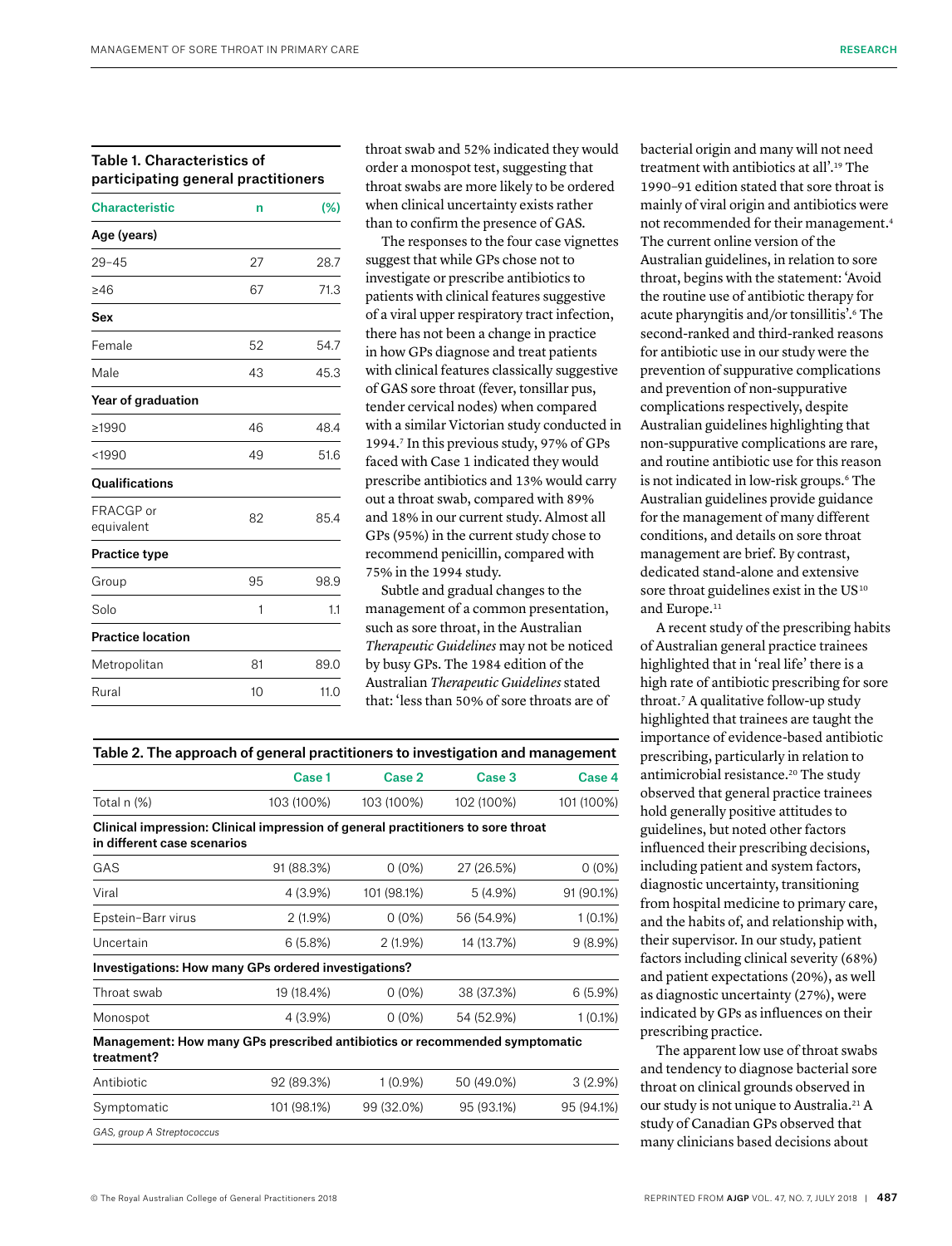antibiotic treatment largely on clinical judgement, despite North American expert recommendations for taking throat swabs.22 Of 128 respondents in the Canadian study, 22% and 41% respectively indicated they would take a throat swab in adults and children presenting with sore throat. Approximately half of the respondents indicated they could differentiate GAS and viral sore throat on clinical grounds alone, which is not supported by previous studies.16–18

A potential driver for low use of throat swabs is the relatively slow turnaround time for results (at least 24 hours), which can be inconvenient in the context of general practice where management decisions are usually made within the consultation.23 Rapid antigen detection tests are a potential solution but are not currently widely available to Australian GPs. A 2005 US study found that rapid antigen detection tests are available to most (90%) US primary healthcare physicians, and that, when they are available, 93% of physicians use them.24

There are a number of limitations to this study. First, we used a questionnaire with case vignettes that were simplified and so may not adequately reflect the complexity of real-life cases, and GP responses may have been biased towards reporting guideline-oriented behaviour rather than actual practice. Second, while our survey design attempted to incorporate evidence-based recruitment strategies to maximise survey response rates,25 our response rate was 22.4%. This is consistent with survey response rates reported in primary care research.26 Third, the survey enrolled GPs with links to a university department and therefore may not reflect the broader population of GPs in Victoria. Data from the Australian Institute of Health and Welfare on 2015–16 GP workforce statistics indicate that the demographic features of the GPs in our study did not substantially differ to Victorian GPs overall.<sup>27</sup> In that report, 63.2% of Victorian GPs were aged over 45 years, compared to 67% of the GPs in our study. The same report indicated that 44.6% of Victorian GPs were female (54.7% in our study), and 75.1% practised in a metropolitan area (89% in our study).

#### Table 3. Reasons for prescribing antibiotics to patients with sore throat

| <b>Reason</b>                                                                         | n               |
|---------------------------------------------------------------------------------------|-----------------|
| (General practitioners were able to select multiple options)                          | $(n = 100)$     |
| Patient appears extremely unwell                                                      | 68              |
| Reduce risk of suppurative complications (eg peritonsillar abscess)                   | 67              |
| Reduce risk on non-suppurative complications (rheumatic fever,<br>glomerulonephritis) | 63              |
| Diagnostic uncertainty                                                                | 27              |
| Patient expects to be prescribed antibiotics                                          | 20              |
| Reduce duration of symptoms                                                           | 30              |
| Reduce pain                                                                           | 10 <sup>1</sup> |
| Leads to a shorter consultation                                                       | 2               |

The results of this study suggest that there is a role for communicating and highlighting to practising GPs the gradual but practical changes to guidelines on sore throat management in Australia, particularly in the context of increasing antimicrobial resistance, possibly through more expansive, dedicated sore throat guidelines. The study also highlights the potential role of quick, accurate point-ofcare tests, such as rapid antigen detection tests, to diagnose bacterial sore throat in high-risk groups, as well as the potential to expand research into alternative effective symptomatic treatment.

# **Implications for general practice**

- **•** In Australian primary care, sore throat results in the prescription of an antibiotic in 72–90% of cases, despite bacterial infection causing <30% of cases.
- **•** Nearly all the GPs in this study chose not to prescribe antibiotics for the two case vignettes with clinical features consistent with a viral infection (cough, absence of fever). The majority of GPs in this study chose to prescribe antibiotics for Case 1 – the vignette of a child with a short history of sore throat and fever with clinical examination findings of fever, pus on the tonsils and tender cervical nodes.
- **•** Clinical practice may be improved by further education about the inaccuracy of clinical features to

diagnose GAS sore throat. Australian guidelines no longer recommend routine treatment of GAS sore throat for the prevention of rheumatic fever, except in high-risk groups.

## Authors

Jennifer Tran MBBS, LLB, BCom, Honorary Research Officer, Group A Streptococcal Research Group, Murdoch Children's Research Institute; Resident Medical Officer, Royal Children's Hospital Melbourne, Vic

Margie Danchin MBBS, FRACP, PhD, Senior Research Fellow, Vaccine and Immunisation Research Group, Murdoch Children's Research Institute; Paediatrician, Department of General Medicine, Royal Children's Hospital Melbourne; Senior Lecturer, Department of Paediatrics and School of Population and Global Health, University of Melbourne, Vic Marie Pirotta MBBS, FRACGP, PhD, Honorary Senior Research Fellow, Department of General Practice, University of Melbourne, Vic

Andrew C Steer MBBS, BMedSci, MPH, FRACP, PhD, Group Leader, Group A Streptococcal Research Group, Murdoch Children's Research Institute; Paediatric Infectious Diseases Physician, Royal Children's Hospital Melbourne; Principal Research Fellow, Department of Paediatrics, University of Melbourne, Vic. andrew.steer@rch.org.au

Competing interests: None.

Provenance and peer review: Not commissioned, externally peer reviewed.

## References

- 1. Britt H, Miller GC, Henderson J, et al. A decade of Australian general practice activity 2005–06 to 2014–15. General practice series no. 39. Sydney: Sydney University Press, 2015.
- 2. Britt H, Miller GC, Henderson J, et. al. General practice activity in Australia 2014–15. General practice series no. 38. Sydney: Sydney University Press, 2015.
- 3. Danchin MH, Rogers S, Kelpie L, et al. Burden of acute sore throat and group A streptococcal pharyngitis in school-aged children and their families in Australia. Pediatrics 2007;120(5):950–57.